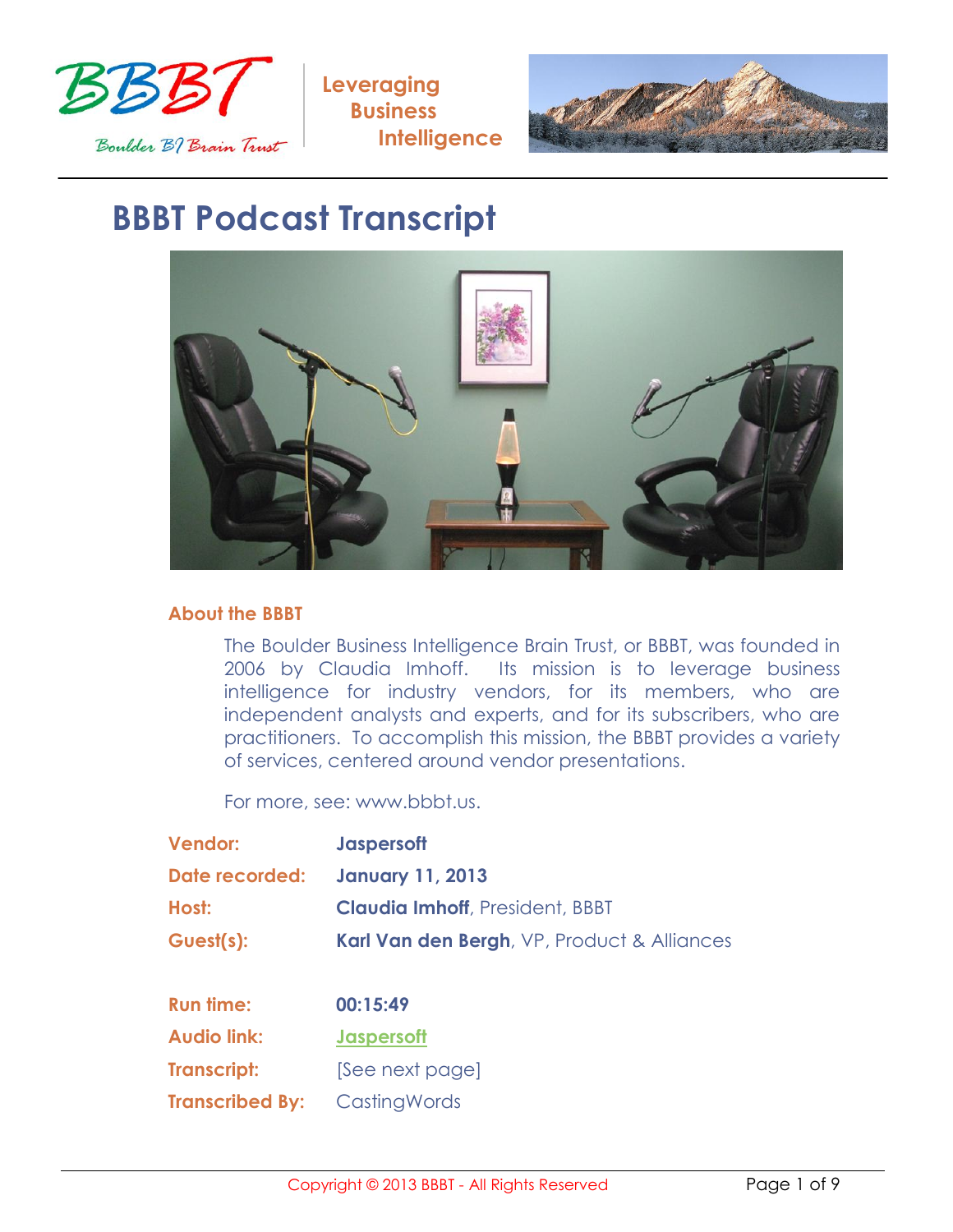



Claudia Imhoff: Hello, and welcome to this edition of the Boulder BI Brain Trust, or the BBBT. We're a gathering of leading consultants, analysts, and experts in business intelligence and we meet with interesting and innovative BI companies here in a beautiful, but today, kind of snowy Boulder, Colorado. We not only get briefed on the latest news and releases, but we also share our ideas with the vendors on where we think the BI industry is going and help them with their marketing direction and messaging. The BBBT podcasts are produced by my company, Intelligent Solutions, and are sponsored by the B-Eye-Network. I'm Claudia Imhoff and I'm very pleased to introduce my guest today. He is Karl Van den Bergh. Karl is the Vice President of Products and Alliances for Jaspersoft. Welcome, Karl.

Karl Van den Bergh: Thanks, Claudia. Great to be here.

CI: It's good to have you here. It's been an enjoyable session so far. In fact, it's been a little bit controversial in some places. For example, you started off today talking about, what I would say is a BI paradigm shift.

The quote I got from you was that Jaspersoft wants information to find the individual, not the other way around. In other words, we don't have to hunt and search for the relevant analytics or whatever. We'd rather have the information actually just flow to us. Why don't you tell me a little bit about that?

KV: Yeah. Again, it's great to be here, Claudia. I'm very happy to get the insight from the BBBT group. We're very excited about what Jaspersoft is doing in the business intelligence market. This is a great opportunity for us to explain how we are doing, what we're doing, and why it's different.

You talked about this idea of bringing information to the user. When we look at the market today, we are in a market that really competes some time and information. In spite of the massive amounts of money that we're spending on business analytics today, and IDC quotes 34 billion dollars for 2012.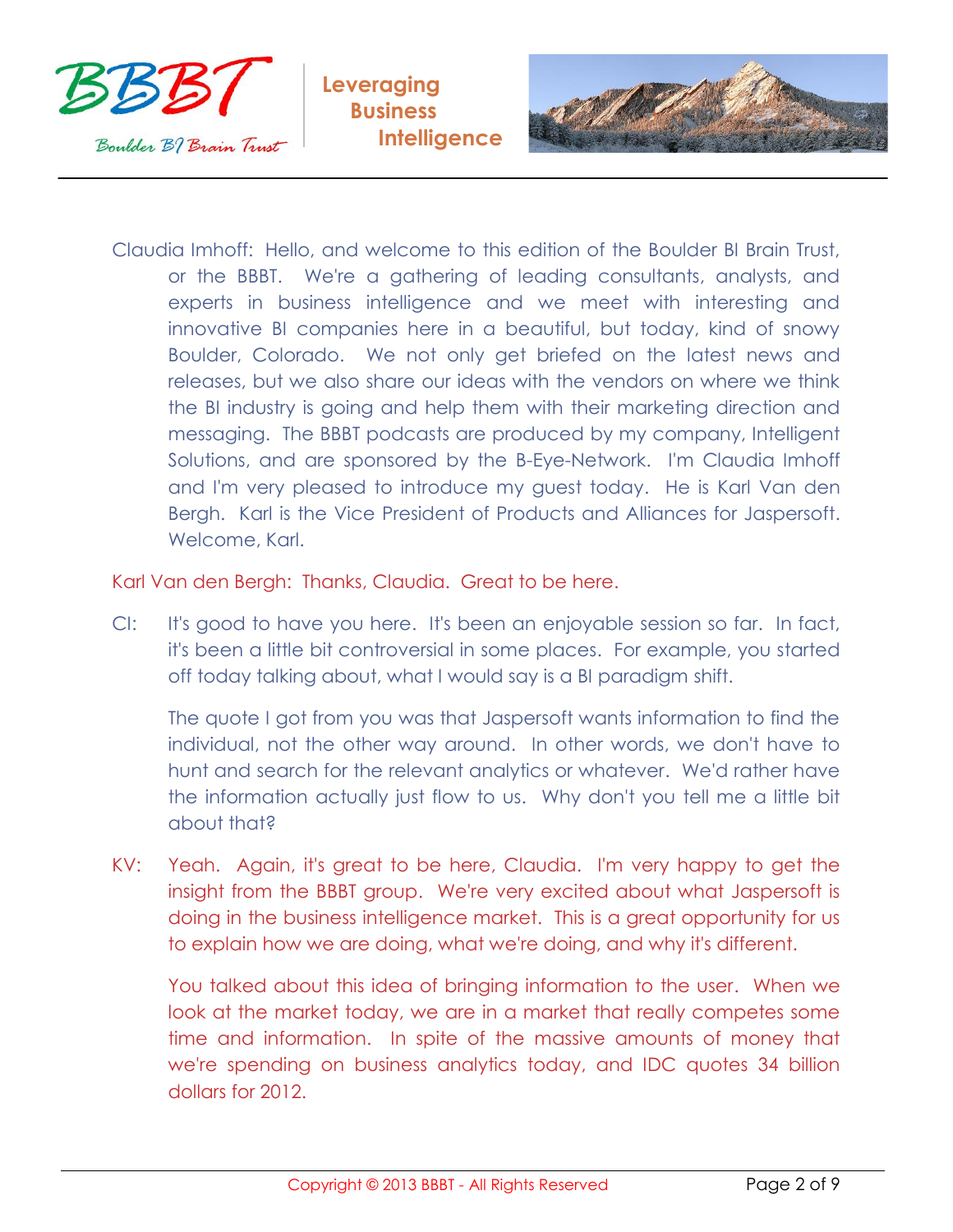



That's more than the GDP of a hundred of the world's countries. It's just a massive amount of money. In spite of the fact that business intelligence continues to be in the top, in the five priorities for CIOs, in fact, number one I think, according to Gartner's survey of 2,300 CIOs last year; in spite of the focus, in spite of the money that we're spending, still today, most information workers don't have access to interactive business intelligence. Yes, they might get a printed report, but that's not really business intelligence.

The reason that we believe that that is the case -- that most information workers who should have ready access to interactive business intelligence don't -- is that they don't spend their day inside of the application.

Guess what? Nor do they want to. They want to spend it in the CRM application if they're a sales rep or HR intern, or performance managed applications, if they're HR professional, whatever it is, whatever industry they're in, whatever function they're in, they will have the preferred application or preferred workspace.

Our value proposition is, let's bring the intelligence to them where they spend their day. Not expect them to go to a separate BI system to look for that report, to run a query, to find that right dashboard.

Rather, bring that report dashboard and the ability to create queries inside the applications where they actually spend their time.

- CI: In other words, they would be doing their day-to-day activities in their CRM system or whatever it is, and when they come to a point they go, "Oh, I really need to look up that number percentage," or "I'd like to understand what they bought in the past," or something like that, "What's the trend in their buying behavior"?, that, instead of dropping that application and invoking Jaspersoft, you're saying just bring it all inside, just have it all there.
- KV: Exactly. Bring it to them inside their preferred application. We call that Intelligence Inside. That's what we believe.
- CI: Appropriately so.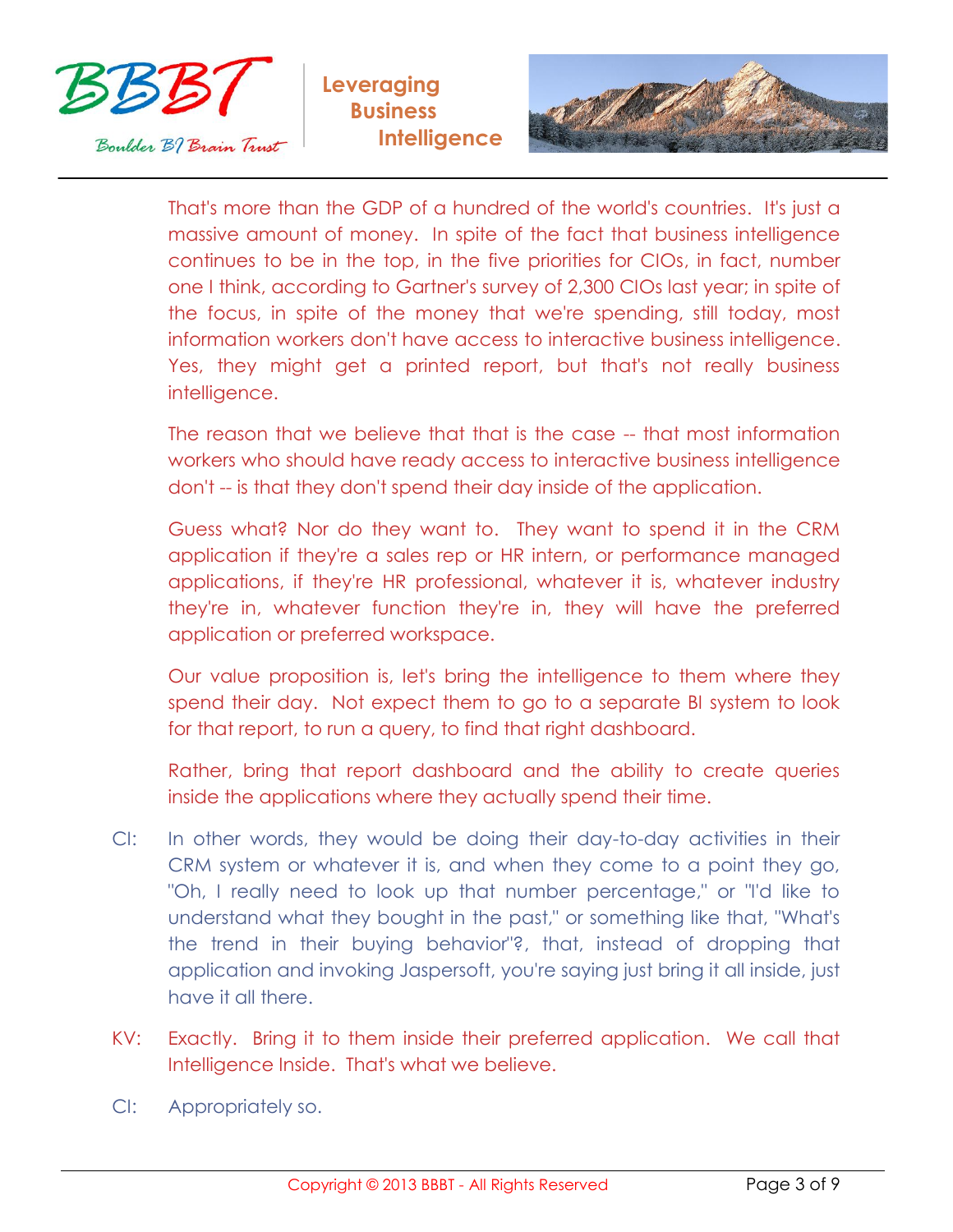



- KV: Yeah, we believe applications need to become more intelligent. Business processes need to become more intelligent. That's what we're about.
- CI: All right. That brings up my next question then. Because this Intelligence Inside, this theme of intelligence inside, has some pretty significant requirements in order to do what you're saying. Talk to me about these. There were three of them specifically. Talk to me about these requirements.
- KV: Sure. When you think about the requirements for intelligence inside, let's start with the intelligence piece. What we believe is that this is no longer the case where, in the past, maybe there was some sort of embedded reporting. That's no longer sufficient because users today demand interactive or self-service business intelligence. One of the key components of the intelligence inside is that that intelligence is self-service enabled for the particular user profile.

If you're an executive, self-service to you probably means an interactive dashboard. If you're a data analyst, self-service probably means data exploration, or data visualization, or a lot of analysis. The right amount of self-service for the right user profile. That's number one.

The inside piece is the other part of intelligence inside. That means that you have to have a platform that is highly embeddable, that is based on standards, web standards, modern web architectures, and that is really easy to embed that functionality inside the application, the portal, or the website.

The third piece, because I started by saying that in this world of time where we compete on time information, every information worker should have access to business intelligence. If you really want to make it pervasive, that's a lot more people today -- than you are today.

Today maybe we're at 25 percent penetration. If you want to get 100 percent, that's a lot of people. The third piece is a highly cost effect, scalably cost effective platform. You can roll this out to tens or hundreds of thousands of users.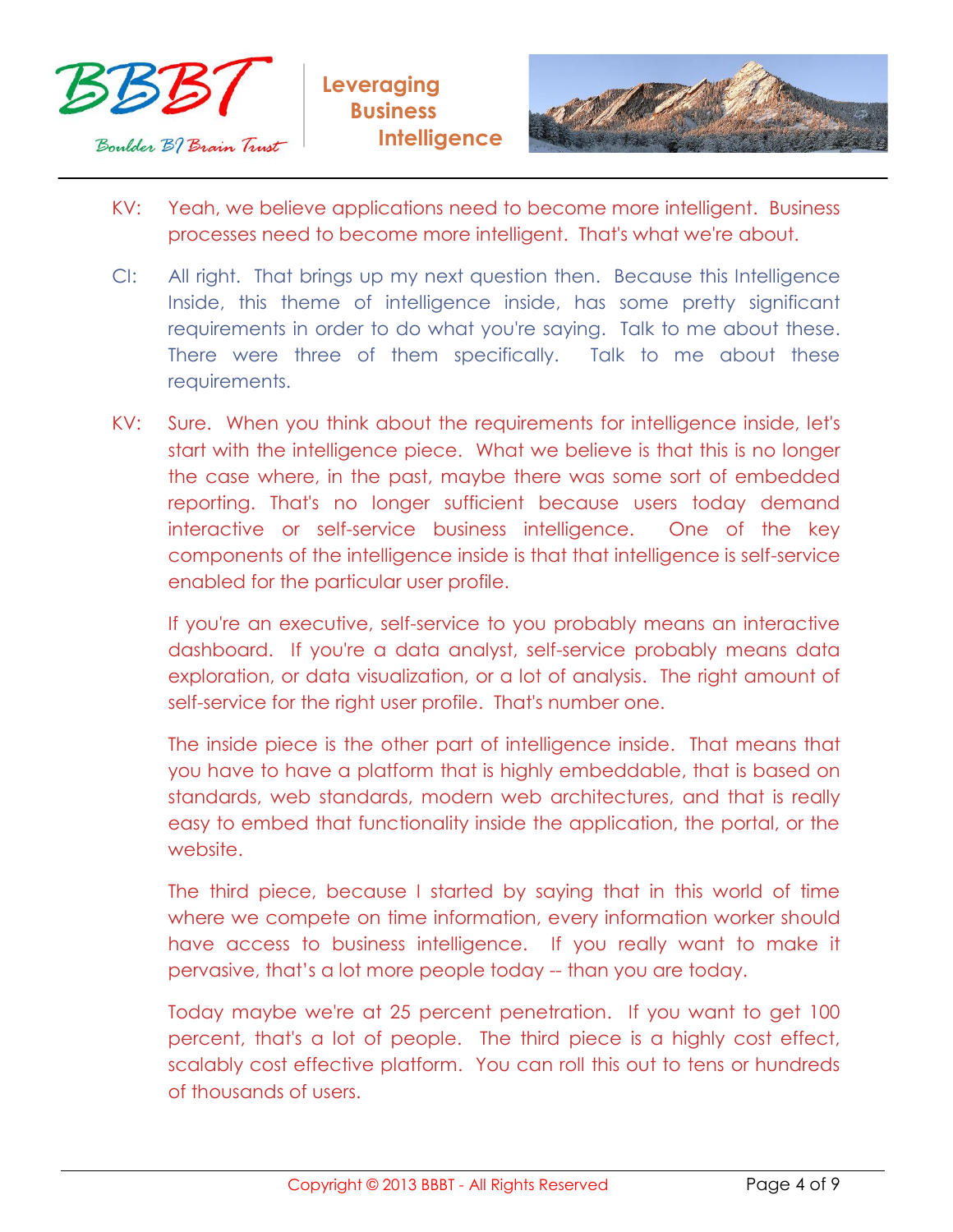



CI: Exactly. So embed-ability, self-service, and affordability. Let me touch on the embed-ability just a little bit more. I can embed something inside of an application, but I think it's more than just calling a service.

It's actually making that service seamless with the application. Make it look like the application, so that the person interfacing with that doesn't even know that they're in business intelligence, correct?

- KV: That is absolutely right. In some ways, the user does not realize that they're, or don't think of themselves as, a business intelligence user, because you've made that capability look like part of the application that is seamlessly integrated, so it appears at the right time when they need it. It's relevant to the context or the business problem they're trying to solve or decision they're trying to make at that point in the application. That is an incredibly important part of embed-ability. It should not look like a separate application. It should look like the application that they're working with.
- CI: Yes, so everything looks the same.

All right. Something else that you mentioned, in fact you said it was Jaspersoft's mission, was to become the de facto reporting and analytic service in what you call the new IT stack. I'm a little curious.

What's "the new IT stack" and how does Jaspersoft achieve its mission statement?

KV: We've been talking for a while about the new IT stack. I think to your listeners, if I describe the components, they'll be certainly familiar with the different components. We just lumped them together and call them the new IT stack.

We see a big change in the IT infrastructure that is being used to build and deploy applications. I guess the three main components are that, increasingly, the compute level is cloud based. You're seeing, instead of internal server farms, it's becoming cloud based.

That could be a private cloud, still internal, but it's based on virtualization and scale out.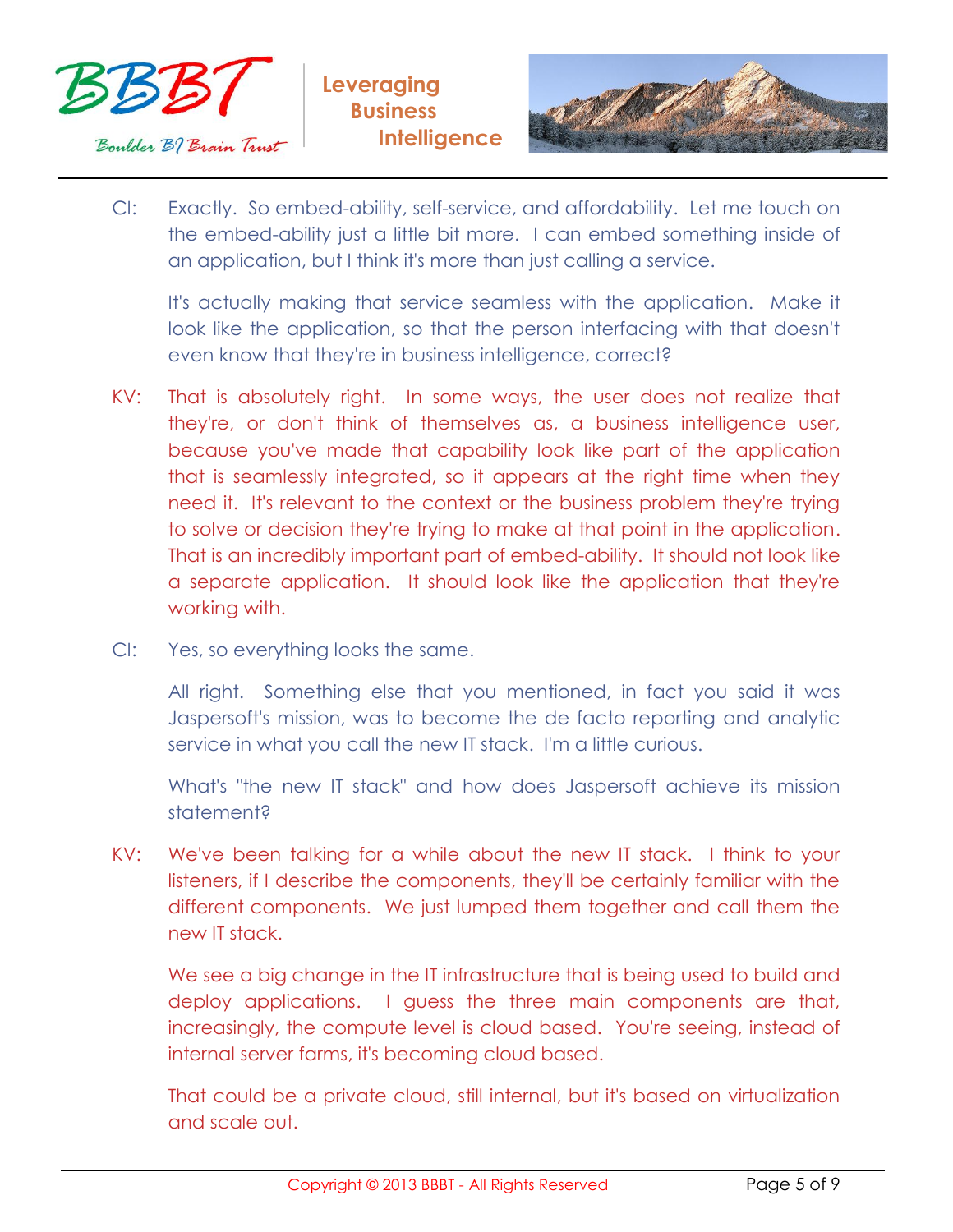



## CI: Not on premises necessarily?

KV: Not necessarily on premises, correct. The second component is that the data stores that these applications are being built on are no longer just relational. In many cases, they're built on these newer data stores. No SQL, Hadoop -- these are data stores that are increasingly becoming popular because of their scale out capabilities to handle larger data volumes.

Then the third piece is mobile devices, so that the applications are no longer just consumed on desktop, but they're also consumed on tablets or phones.

These are the components of what we call the new IT stack. Applications, running in a cloud, sourced on big data, and consumed on mobile devices. Our mission, as you said, is to become the de facto reporting and analytics service as part of that stack. What do I mean by that?

As developers are building applications, we want them to pick up Jaspersoft as the reporting or analytics service that they plug into their application that runs in the cloud, sourced on big data, and consumed on mobile devices.

That is the way that they application development world is moving, and that's the way that Jaspersoft is moving.

CI: It's an interesting one. You're right. We're still struggling with what the architecture even looks like with these new sources of data, these new devices that we're able to deploy them on. Like you said, even where we store the data is becoming a very difficult thing.

That means that Jaspersoft is going to have to really stretch or be extended, I guess, to accommodate all of these new things, correct?

KV: Yes. Maybe some concrete examples of what we're doing to accommodate this new IT stack: about a year ago we announced the availability of Jaspersoft as a BI service on VMware's Cloud Foundry and Red Hat's OpenShift.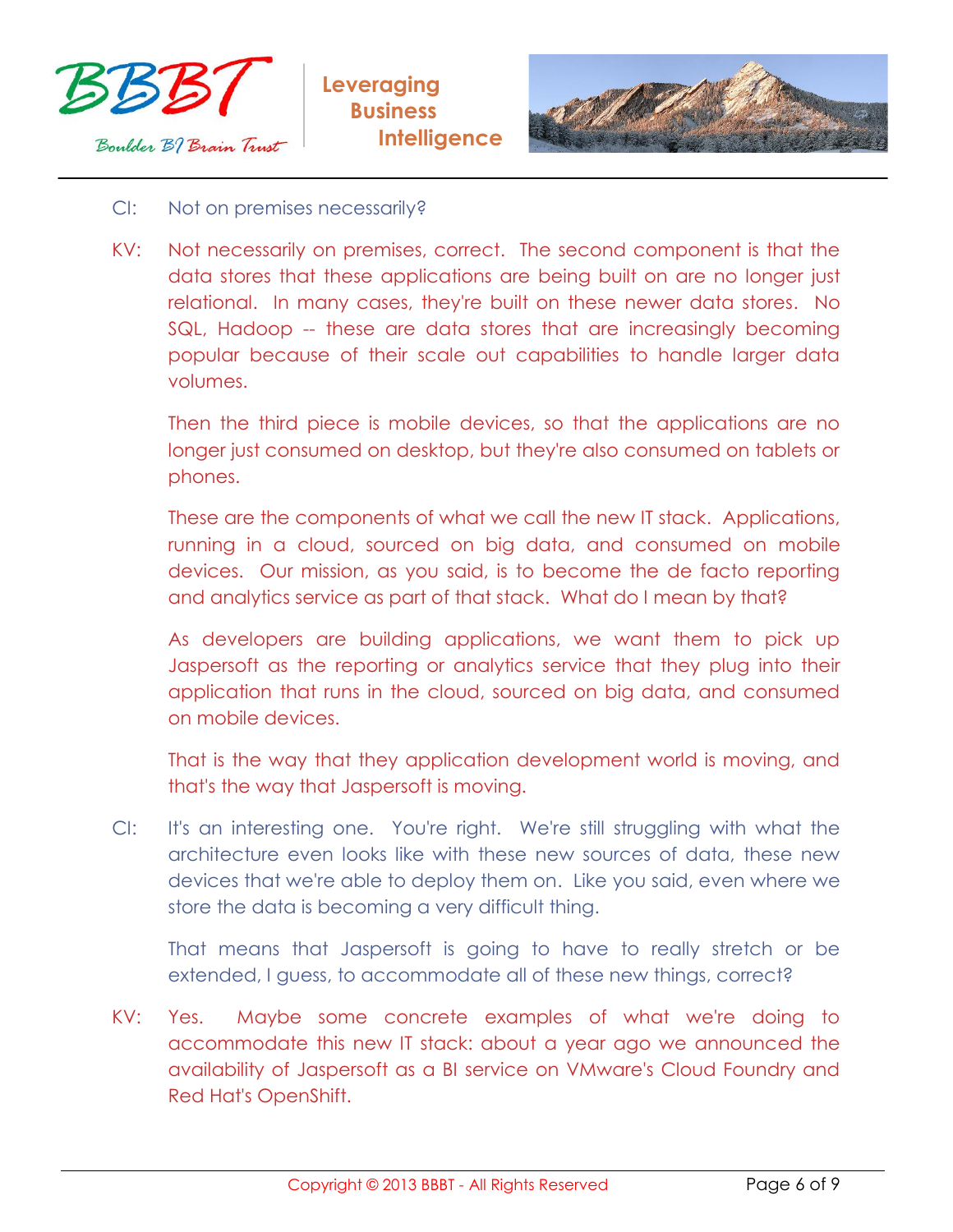



For your audience, those two are platform as a service -- offerings from those vendors -- and platform as a services that layer in between infrastructure as a service and software as a service, where you abstract the middleware like database, and messaging services, and application service.

Today, Jaspersoft is still the only business intelligence vendor that provides BI as a service inside those platforms' service.

On the big data side, on these new data sources side, we have the unique capability because of our data agnostic architecture to connect directly to any data source whether or not it speaks SQL.

I give the example of MongoDB often because it's a very popular document based data store that coincidentally is actually used or deployed often as a service inside as a platform as a service. Both VMWare's Cloud Foundry and Red Hat Openshift offer MongoDB's service in their platform as service.

What Jaspersoft can do is connect directly to MongoDB and allow the user, the application developer, to build in a report or do analysis directly on that data without the need for ETL or building a data mart. That's a very powerful capability of the architecture.

Those are a couple of examples of what we're doing to accommodate this new IT stack.

CI: I'd like to bring it back to the embedded side of life as well though, because to me, you've really gone after that market. I mean you mentioned something like two-thirds, 67 percent, of your customers, are actually embedded applications or embedded solutions inside of other applications.

Do you see that as the big differentiator for Jaspersoft that you can embed yourselves into just about anything?

KV: Yeah, and it's our customers that brought us there. We started life as an embeddable Java reporting library. Jasper Reports was the technical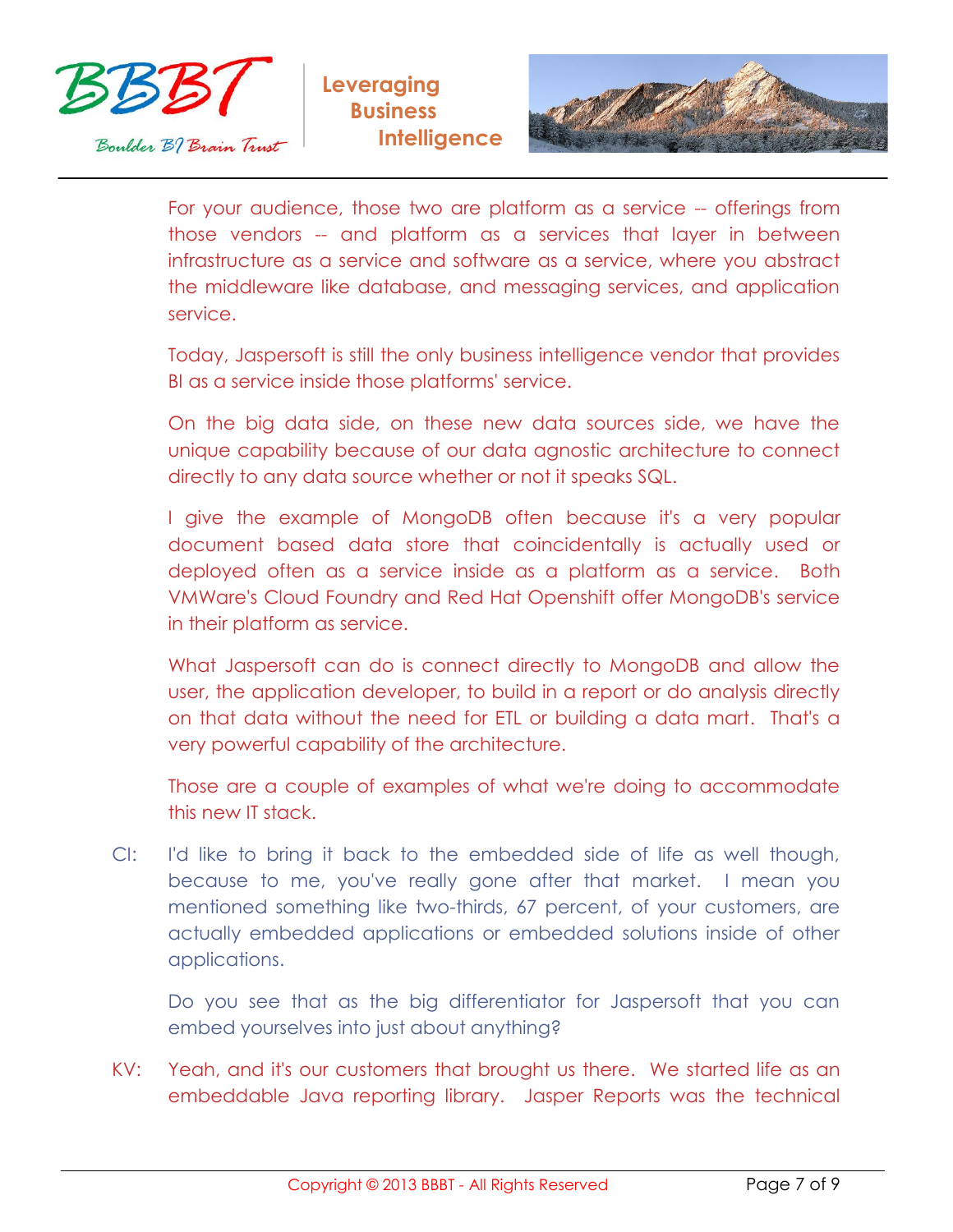



founding of the company and as I said, it was designed to be an embeddable library. We started our DNA as come from that world.

We have a unique opportunity, we believe with this market, because the embedded market and the audience shouldn't necessarily think about embedded as just embedded inside an ISV's application.

What we're seeing is more and more internal application development groups, who are building their own applications, embedding analytics, or customer facing organizations inside businesses are building portals for the customers or for their partners that have interactive business intelligence.

The embedded goes well beyond just ISVs embedding business intelligence and that's why we talk about the Intelligence Inside as applying to, really, every application, whether it be internal or external.

Yes, that is our differentiation, that's where, as what you said our two-thirds or our customer base is. That's where a large part of our community is. We have over 300,000 community members, and collectively today they have deployed about 130 thousand applications that embed Jaspersoft. It's powered by Jaspersofts' Intelligence Inside.

CI: Pretty impressive numbers.

Let me wrap up. We're almost out of time. Maybe one minute of your intelligence, if you don't mind. I always like to kind of get a feel... It's a new part of the year -- the start of a new year. Where do you see the BI marketplace going in this year?

- KV: That's a very big question...
- CI: Yeah, I know.
- KV: ...to wrap up in a minute and a half. It's very gratifying, having been in the BI space for so long to see this market just constantly reinventing itself. When you see the likes of Dilbert cartoons that talk about...
- CI: Talk about big data, wasn't that something?
- KV: ...big data and the Cloud. You realize that you've reached mainstream in some respects. At the same time we're still only at the beginning. I think